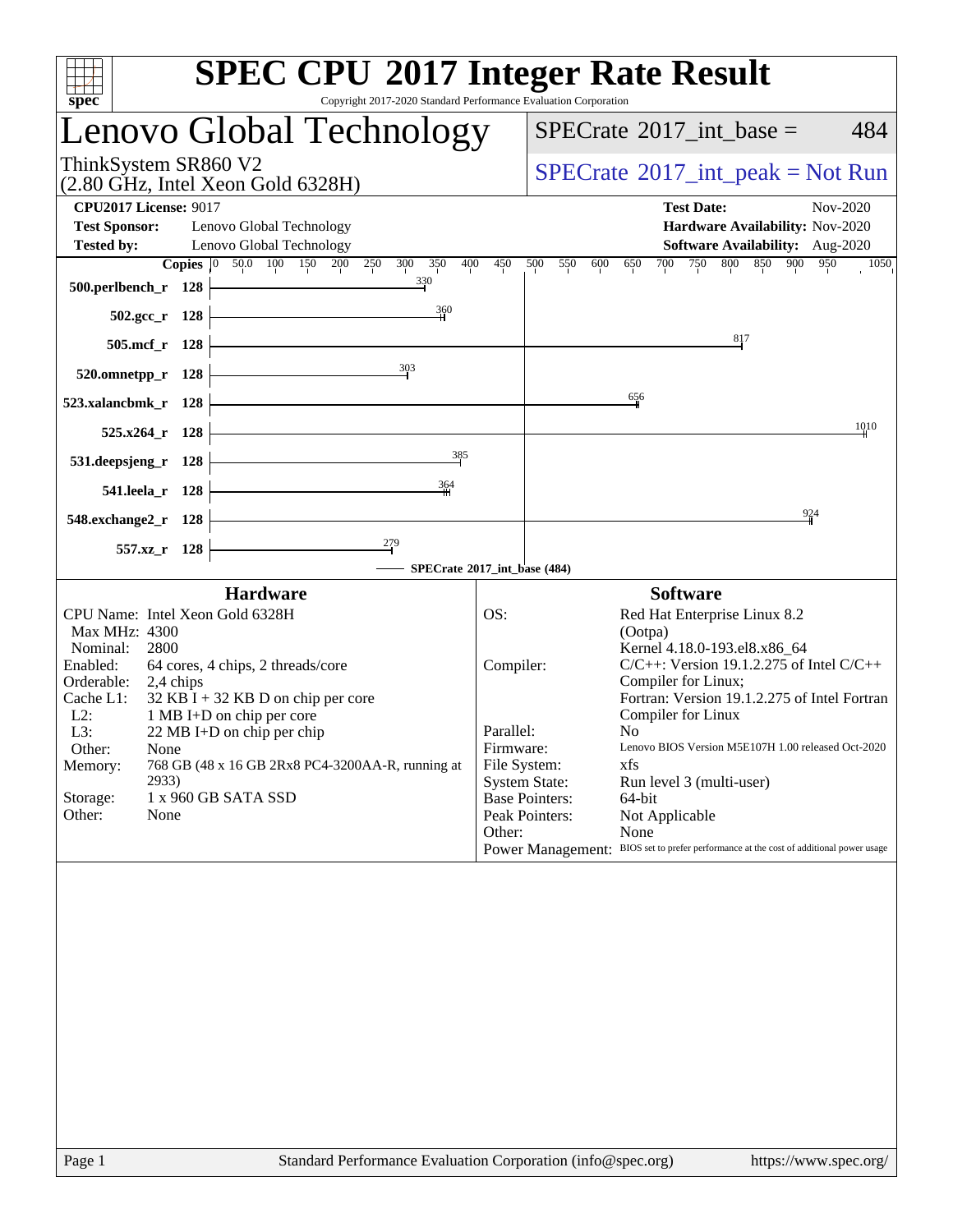

#### **[SPEC CPU](http://www.spec.org/auto/cpu2017/Docs/result-fields.html#SPECCPU2017IntegerRateResult)[2017 Integer Rate Result](http://www.spec.org/auto/cpu2017/Docs/result-fields.html#SPECCPU2017IntegerRateResult)** Copyright 2017-2020 Standard Performance Evaluation Corporation

### Lenovo Global Technology

[SPECrate](http://www.spec.org/auto/cpu2017/Docs/result-fields.html#SPECrate2017intbase)<sup>®</sup>2017 int base =  $484$ 

(2.80 GHz, Intel Xeon Gold 6328H)

ThinkSystem SR860 V2<br>  $\begin{array}{c} \text{SPECTI}_{\text{S}} \text{SFR} = \text{Not Run} \\ \text{SPECTI}_{\text{S}} \text{SFR} = \text{Not Run} \end{array}$ 

**[Test Sponsor:](http://www.spec.org/auto/cpu2017/Docs/result-fields.html#TestSponsor)** Lenovo Global Technology **[Hardware Availability:](http://www.spec.org/auto/cpu2017/Docs/result-fields.html#HardwareAvailability)** Nov-2020

**[CPU2017 License:](http://www.spec.org/auto/cpu2017/Docs/result-fields.html#CPU2017License)** 9017 **[Test Date:](http://www.spec.org/auto/cpu2017/Docs/result-fields.html#TestDate)** Nov-2020 **[Tested by:](http://www.spec.org/auto/cpu2017/Docs/result-fields.html#Testedby)** Lenovo Global Technology **[Software Availability:](http://www.spec.org/auto/cpu2017/Docs/result-fields.html#SoftwareAvailability)** Aug-2020

### **[Results Table](http://www.spec.org/auto/cpu2017/Docs/result-fields.html#ResultsTable)**

|                                     | <b>Base</b>   |                |                |                |       |                |       |               | <b>Peak</b>    |              |                |              |                |              |  |  |
|-------------------------------------|---------------|----------------|----------------|----------------|-------|----------------|-------|---------------|----------------|--------------|----------------|--------------|----------------|--------------|--|--|
| <b>Benchmark</b>                    | <b>Copies</b> | <b>Seconds</b> | Ratio          | <b>Seconds</b> | Ratio | <b>Seconds</b> | Ratio | <b>Copies</b> | <b>Seconds</b> | <b>Ratio</b> | <b>Seconds</b> | <b>Ratio</b> | <b>Seconds</b> | <b>Ratio</b> |  |  |
| 500.perlbench_r                     | 128           | 618            | 330            | 619            | 329   | 618            | 330   |               |                |              |                |              |                |              |  |  |
| $502.\text{gcc\_r}$                 | 128           | 503            | 360            | 512            | 354   | 503            | 360   |               |                |              |                |              |                |              |  |  |
| $505$ .mcf r                        | 128           | 253            | 819            | 253            | 817   | 253            | 817   |               |                |              |                |              |                |              |  |  |
| 520.omnetpp_r                       | 128           | 553            | 304            | 554            | 303   | 554            | 303   |               |                |              |                |              |                |              |  |  |
| 523.xalancbmk_r                     | 128           | 206            | 655            | 206            | 656   | 205            | 659   |               |                |              |                |              |                |              |  |  |
| 525.x264 r                          | 128           | 223            | 1010           | 222            | 1010  | 222            | 1010  |               |                |              |                |              |                |              |  |  |
| 531.deepsjeng_r                     | 128           | 382            | 384            | 381            | 385   | 381            | 385   |               |                |              |                |              |                |              |  |  |
| 541.leela r                         | 128           | 590            | 359            | 575            | 369   | 583            | 364   |               |                |              |                |              |                |              |  |  |
| 548.exchange2_r                     | 128           | 364            | 922            | 362            | 925   | 363            | 924   |               |                |              |                |              |                |              |  |  |
| 557.xz                              | 128           | 497            | 278            | 496            | 279   | 495            | 280   |               |                |              |                |              |                |              |  |  |
| $SPECrate^{\circ}2017$ int base =   |               | 484            |                |                |       |                |       |               |                |              |                |              |                |              |  |  |
| $SPECrate^{\circ}2017\_int\_peak =$ |               |                | <b>Not Run</b> |                |       |                |       |               |                |              |                |              |                |              |  |  |

Results appear in the [order in which they were run](http://www.spec.org/auto/cpu2017/Docs/result-fields.html#RunOrder). Bold underlined text [indicates a median measurement](http://www.spec.org/auto/cpu2017/Docs/result-fields.html#Median).

### **[Submit Notes](http://www.spec.org/auto/cpu2017/Docs/result-fields.html#SubmitNotes)**

 The numactl mechanism was used to bind copies to processors. The config file option 'submit' was used to generate numactl commands to bind each copy to a specific processor. For details, please see the config file.

### **[Operating System Notes](http://www.spec.org/auto/cpu2017/Docs/result-fields.html#OperatingSystemNotes)**

Stack size set to unlimited using "ulimit -s unlimited"

### **[Environment Variables Notes](http://www.spec.org/auto/cpu2017/Docs/result-fields.html#EnvironmentVariablesNotes)**

```
Environment variables set by runcpu before the start of the run:
LD_LIBRARY_PATH =
      "/home/cpu2017-1.1.0-ic19.1u2/lib/intel64:/home/cpu2017-1.1.0-ic19.1u2/l
      ib/ia32:/home/cpu2017-1.1.0-ic19.1u2/je5.0.1-32"
MALLOC_CONF = "retain:true"
```
### **[General Notes](http://www.spec.org/auto/cpu2017/Docs/result-fields.html#GeneralNotes)**

 Binaries compiled on a system with 1x Intel Core i9-7980XE CPU + 64GB RAM memory using Redhat Enterprise Linux 8.0 Transparent Huge Pages enabled by default Prior to runcpu invocation Filesystem page cache synced and cleared with: sync; echo 3> /proc/sys/vm/drop\_caches

**(Continued on next page)**

| Page 2 | Standard Performance Evaluation Corporation (info@spec.org) | https://www.spec.org/ |
|--------|-------------------------------------------------------------|-----------------------|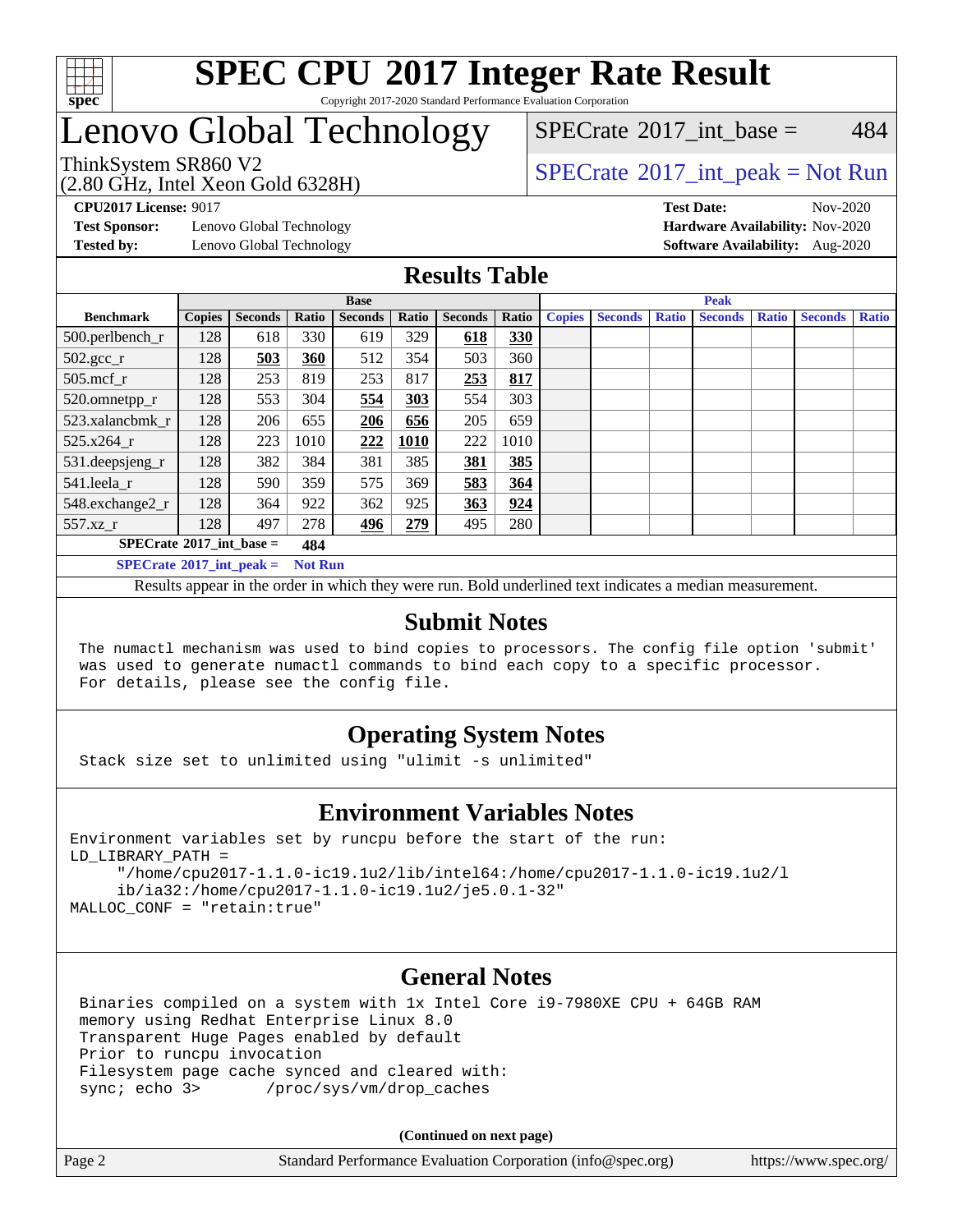

Copyright 2017-2020 Standard Performance Evaluation Corporation

Lenovo Global Technology

[SPECrate](http://www.spec.org/auto/cpu2017/Docs/result-fields.html#SPECrate2017intbase)<sup>®</sup>2017 int base = 484

(2.80 GHz, Intel Xeon Gold 6328H)

ThinkSystem SR860 V2<br>  $\begin{array}{c} \text{SPECTI}_{\text{S}} \text{SFR} = \text{Not Run} \\ \text{SPECTI}_{\text{S}} \text{SFR} = \text{Not Run} \end{array}$ 

**[Test Sponsor:](http://www.spec.org/auto/cpu2017/Docs/result-fields.html#TestSponsor)** Lenovo Global Technology **[Hardware Availability:](http://www.spec.org/auto/cpu2017/Docs/result-fields.html#HardwareAvailability)** Nov-2020 **[Tested by:](http://www.spec.org/auto/cpu2017/Docs/result-fields.html#Testedby)** Lenovo Global Technology **[Software Availability:](http://www.spec.org/auto/cpu2017/Docs/result-fields.html#SoftwareAvailability)** Aug-2020

**[CPU2017 License:](http://www.spec.org/auto/cpu2017/Docs/result-fields.html#CPU2017License)** 9017 **[Test Date:](http://www.spec.org/auto/cpu2017/Docs/result-fields.html#TestDate)** Nov-2020

#### **[General Notes \(Continued\)](http://www.spec.org/auto/cpu2017/Docs/result-fields.html#GeneralNotes)**

Page 3 Standard Performance Evaluation Corporation [\(info@spec.org\)](mailto:info@spec.org) <https://www.spec.org/> runcpu command invoked through numactl i.e.: numactl --interleave=all runcpu <etc> NA: The test sponsor attests, as of date of publication, that CVE-2017-5754 (Meltdown) is mitigated in the system as tested and documented. Yes: The test sponsor attests, as of date of publication, that CVE-2017-5753 (Spectre variant 1) is mitigated in the system as tested and documented. Yes: The test sponsor attests, as of date of publication, that CVE-2017-5715 (Spectre variant 2) is mitigated in the system as tested and documented. **[Platform Notes](http://www.spec.org/auto/cpu2017/Docs/result-fields.html#PlatformNotes)** BIOS configuration: Choose Operating Mode set to Maximum Performance and then set it to Custom Mode MONITOR/MWAIT set to Enabled DCU Streamer Prefetcher set to Disabled SNC set to Enabled LLC dead line alloc set to Disable Sysinfo program /home/cpu2017-1.1.0-ic19.1u2/bin/sysinfo Rev: r6365 of 2019-08-21 295195f888a3d7edb1e6e46a485a0011 running on localhost.localdomain Sun Nov 29 09:12:33 2020 SUT (System Under Test) info as seen by some common utilities. For more information on this section, see <https://www.spec.org/cpu2017/Docs/config.html#sysinfo> From /proc/cpuinfo model name : Intel(R) Xeon(R) Gold 6328H CPU @ 2.80GHz 4 "physical id"s (chips) 128 "processors" cores, siblings (Caution: counting these is hw and system dependent. The following excerpts from /proc/cpuinfo might not be reliable. Use with caution.) cpu cores : 16 siblings : 32 physical 0: cores 0 1 2 3 4 5 6 7 8 9 10 11 12 13 14 15 physical 1: cores 0 1 2 3 4 5 6 7 8 9 10 11 12 13 14 15 physical 2: cores 0 1 2 3 4 5 6 7 8 9 10 11 12 13 14 15 physical 3: cores 0 1 2 3 4 5 6 7 8 9 10 11 12 13 14 15 From lscpu: Architecture: x86\_64 CPU op-mode(s): 32-bit, 64-bit Byte Order: Little Endian  $CPU(s):$  128 On-line CPU(s) list: 0-127 Thread(s) per core: 2 **(Continued on next page)**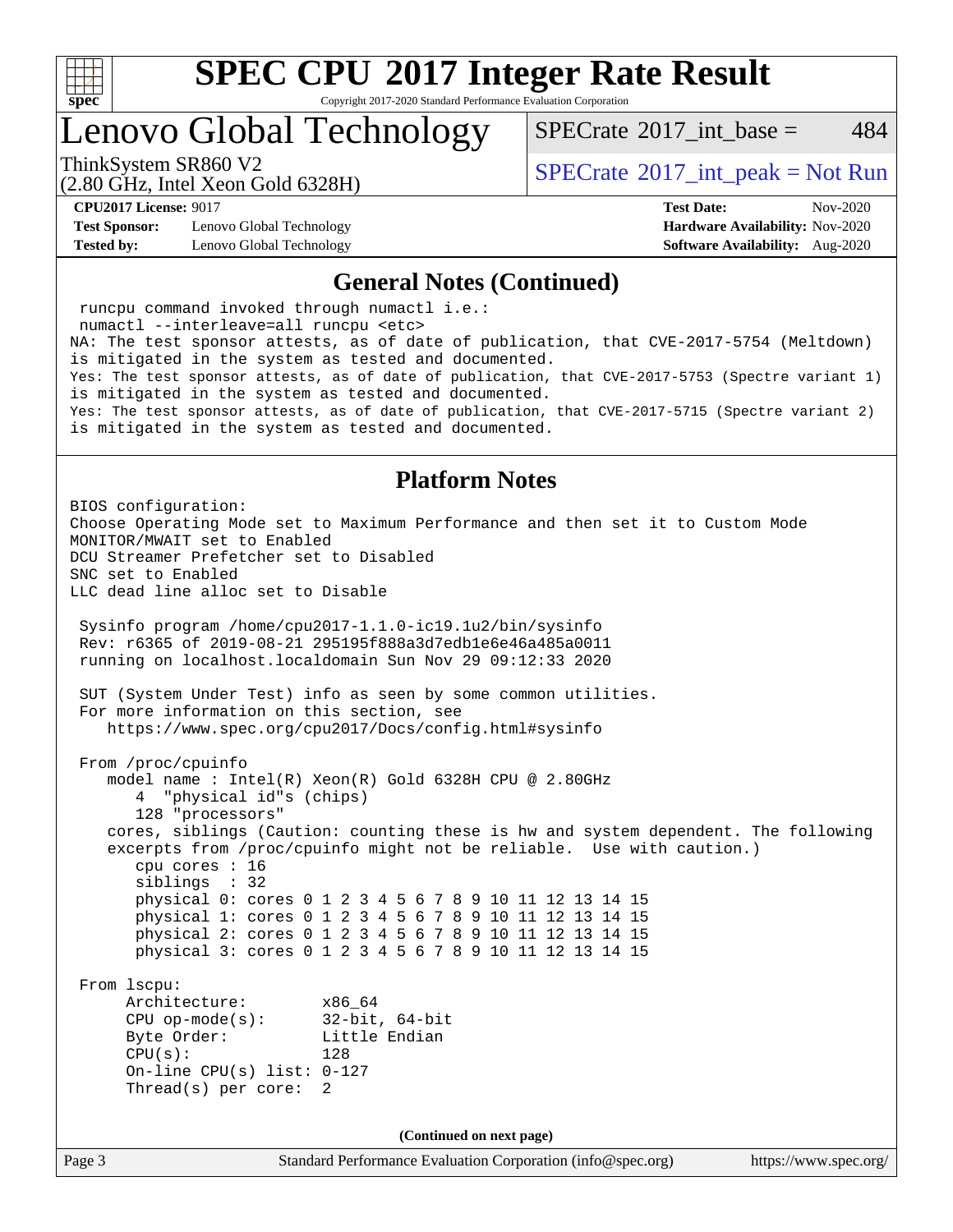

Copyright 2017-2020 Standard Performance Evaluation Corporation

### Lenovo Global Technology

 $SPECTate$ <sup>®</sup>[2017\\_int\\_base =](http://www.spec.org/auto/cpu2017/Docs/result-fields.html#SPECrate2017intbase) 484

(2.80 GHz, Intel Xeon Gold 6328H)

ThinkSystem SR860 V2<br>  $(2.80 \text{ GHz, Intel Yoon Gold } 6328 \text{ H})$  [SPECrate](http://www.spec.org/auto/cpu2017/Docs/result-fields.html#SPECrate2017intpeak)®[2017\\_int\\_peak = N](http://www.spec.org/auto/cpu2017/Docs/result-fields.html#SPECrate2017intpeak)ot Run

**[Test Sponsor:](http://www.spec.org/auto/cpu2017/Docs/result-fields.html#TestSponsor)** Lenovo Global Technology **[Hardware Availability:](http://www.spec.org/auto/cpu2017/Docs/result-fields.html#HardwareAvailability)** Nov-2020 **[Tested by:](http://www.spec.org/auto/cpu2017/Docs/result-fields.html#Testedby)** Lenovo Global Technology **[Software Availability:](http://www.spec.org/auto/cpu2017/Docs/result-fields.html#SoftwareAvailability)** Aug-2020

**[CPU2017 License:](http://www.spec.org/auto/cpu2017/Docs/result-fields.html#CPU2017License)** 9017 **[Test Date:](http://www.spec.org/auto/cpu2017/Docs/result-fields.html#TestDate)** Nov-2020

#### **[Platform Notes \(Continued\)](http://www.spec.org/auto/cpu2017/Docs/result-fields.html#PlatformNotes)**

| $Core(s)$ per socket:       | 16                                                                                   |
|-----------------------------|--------------------------------------------------------------------------------------|
| Socket(s):                  | 4                                                                                    |
| NUMA $node(s):$             | 8                                                                                    |
| Vendor ID:                  | GenuineIntel                                                                         |
| CPU family:                 | 6                                                                                    |
| Model:                      | 85                                                                                   |
| Model name:                 | $Intel(R) Xeon(R) Gold 6328H CPU @ 2.80GHz$                                          |
| Stepping:                   | 11                                                                                   |
| CPU MHz:                    | 3708.965                                                                             |
| CPU max MHz:                | 4300.0000                                                                            |
| CPU min MHz:                | 1000.0000                                                                            |
| BogoMIPS:                   | 5600.00                                                                              |
| Virtualization:             | $VT - x$                                                                             |
| L1d cache:                  | 32K                                                                                  |
| Lli cache:                  | 32K                                                                                  |
| $L2$ cache:                 | 1024K                                                                                |
| L3 cache:                   | 22528K                                                                               |
| NUMA node0 CPU(s):          | $0-3, 8-11, 64-67, 72-75$                                                            |
| NUMA nodel CPU(s):          | $4 - 7$ , 12-15, 68-71, 76-79                                                        |
| NUMA node2 CPU(s):          | $16 - 19, 24 - 27, 80 - 83, 88 - 91$                                                 |
| NUMA node3 CPU(s):          | $20 - 23, 28 - 31, 84 - 87, 92 - 95$                                                 |
| NUMA $node4$ $CPU(s):$      | $32 - 35, 40 - 43, 96 - 99, 104 - 107$                                               |
| NUMA $node5$ CPU $(s)$ :    | 36-39, 44-47, 100-103, 108-111                                                       |
| NUMA node6 $CPU(s):$        | 48-51, 56-59, 112-115, 120-123                                                       |
| NUMA node7 CPU(s):          | $52 - 55, 60 - 63, 116 - 119, 124 - 127$                                             |
| Flaqs:                      | fpu vme de pse tsc msr pae mce cx8 apic sep mtrr pge mca cmov                        |
|                             | pat pse36 clflush dts acpi mmx fxsr sse sse2 ss ht tm pbe syscall nx pdpelgb rdtscp  |
|                             | lm constant_tsc art arch_perfmon pebs bts rep_good nopl xtopology nonstop_tsc cpuid  |
|                             | aperfmperf pni pclmulqdq dtes64 monitor ds_cpl vmx smx est tm2 ssse3 sdbg fma cx16   |
|                             | xtpr pdcm pcid dca sse4_1 sse4_2 x2apic movbe popcnt tsc_deadline_timer aes xsave    |
|                             | avx f16c rdrand lahf_lm abm 3dnowprefetch cpuid_fault epb cat_13 cdp_13              |
|                             | invpcid_single intel_ppin ssbd mba ibrs ibpb stibp ibrs_enhanced tpr_shadow vnmi     |
|                             | flexpriority ept vpid fsgsbase tsc_adjust bmil hle avx2 smep bmi2 erms invpcid rtm   |
|                             | cqm mpx rdt_a avx512f avx512dq rdseed adx smap clflushopt clwb intel_pt avx512cd     |
|                             | avx512bw avx512vl xsaveopt xsavec xgetbvl xsaves cqm_llc cqm_occup_llc cqm_mbm_total |
|                             | cqm_mbm_local avx512_bf16 dtherm ida arat pln pts pku ospke avx512_vnni md_clear     |
| flush_l1d arch_capabilities |                                                                                      |
|                             |                                                                                      |
| /proc/cpuinfo cache data    |                                                                                      |
| cache size $: 22528$ KB     |                                                                                      |
|                             |                                                                                      |
| From numactl --hardware     | WARNING: a numactl 'node' might or might not correspond to a                         |
| physical chip.              |                                                                                      |
| $available: 8 nodes (0-7)$  |                                                                                      |
|                             | node 0 cpus: 0 1 2 3 8 9 10 11 64 65 66 67 72 73 74 75                               |
| node 0 size: 96353 MB       |                                                                                      |
| node 0 free: 96180 MB       |                                                                                      |
|                             |                                                                                      |
|                             | (Continued on next page)                                                             |
|                             |                                                                                      |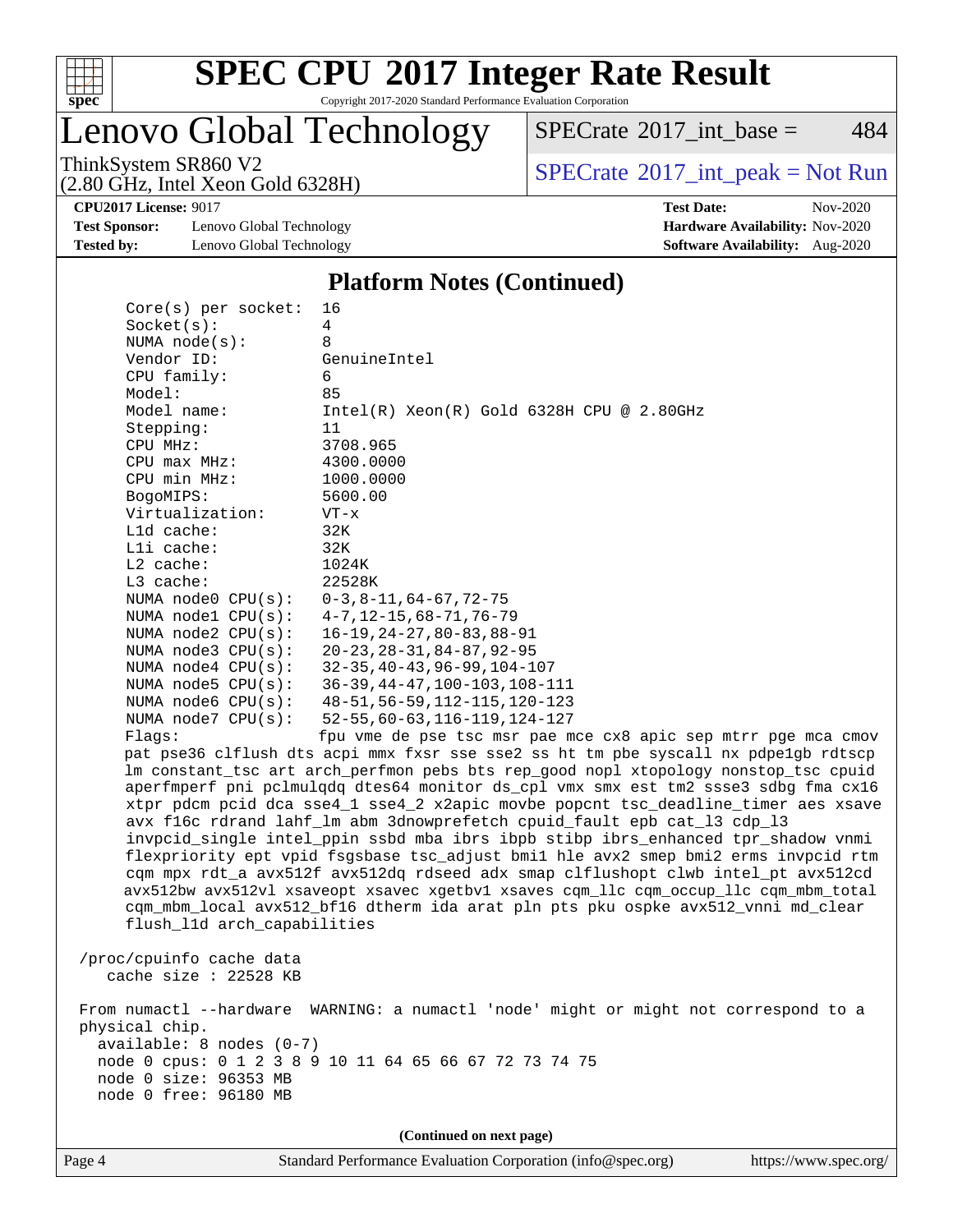

Copyright 2017-2020 Standard Performance Evaluation Corporation

Lenovo Global Technology

 $SPECTate@2017_int\_base = 484$ 

(2.80 GHz, Intel Xeon Gold 6328H)

ThinkSystem SR860 V2<br>  $(2.80 \text{ GHz, Intel Yoon Gold } 6328 \text{ H})$  [SPECrate](http://www.spec.org/auto/cpu2017/Docs/result-fields.html#SPECrate2017intpeak)®[2017\\_int\\_peak = N](http://www.spec.org/auto/cpu2017/Docs/result-fields.html#SPECrate2017intpeak)ot Run

**[Test Sponsor:](http://www.spec.org/auto/cpu2017/Docs/result-fields.html#TestSponsor)** Lenovo Global Technology **[Hardware Availability:](http://www.spec.org/auto/cpu2017/Docs/result-fields.html#HardwareAvailability)** Nov-2020 **[Tested by:](http://www.spec.org/auto/cpu2017/Docs/result-fields.html#Testedby)** Lenovo Global Technology **[Software Availability:](http://www.spec.org/auto/cpu2017/Docs/result-fields.html#SoftwareAvailability)** Aug-2020

**[CPU2017 License:](http://www.spec.org/auto/cpu2017/Docs/result-fields.html#CPU2017License)** 9017 **[Test Date:](http://www.spec.org/auto/cpu2017/Docs/result-fields.html#TestDate)** Nov-2020

#### **[Platform Notes \(Continued\)](http://www.spec.org/auto/cpu2017/Docs/result-fields.html#PlatformNotes)**

| Page 5                             |                 |           |                                                                                               |              |    |             |       |    |  | Standard Performance Evaluation Corporation (info@spec.org) |  |  |  |  | https://www.spec.org/ |  |
|------------------------------------|-----------------|-----------|-----------------------------------------------------------------------------------------------|--------------|----|-------------|-------|----|--|-------------------------------------------------------------|--|--|--|--|-----------------------|--|
|                                    |                 |           |                                                                                               |              |    |             |       |    |  | (Continued on next page)                                    |  |  |  |  |                       |  |
|                                    |                 |           | VERSION_ID="8.2"                                                                              |              |    |             |       |    |  |                                                             |  |  |  |  |                       |  |
|                                    |                 |           | ID_LIKE="fedora"                                                                              |              |    |             |       |    |  |                                                             |  |  |  |  |                       |  |
|                                    |                 | ID="rhel" |                                                                                               |              |    |             |       |    |  |                                                             |  |  |  |  |                       |  |
|                                    |                 |           | VERSION="8.2 (Ootpa)"                                                                         |              |    |             |       |    |  |                                                             |  |  |  |  |                       |  |
|                                    |                 |           | NAME="Red Hat Enterprise Linux"                                                               |              |    |             |       |    |  |                                                             |  |  |  |  |                       |  |
| From /etc/*release* /etc/*version* | os-release:     |           |                                                                                               |              |    |             |       |    |  |                                                             |  |  |  |  |                       |  |
|                                    |                 |           |                                                                                               |              |    |             |       |    |  |                                                             |  |  |  |  |                       |  |
| /usr/bin/lsb_release -d            |                 |           | Red Hat Enterprise Linux release 8.2 (Ootpa)                                                  |              |    |             |       |    |  |                                                             |  |  |  |  |                       |  |
|                                    |                 |           |                                                                                               |              |    |             |       |    |  |                                                             |  |  |  |  |                       |  |
|                                    |                 |           | Hugepagesize: 2048 kB                                                                         |              |    |             |       |    |  |                                                             |  |  |  |  |                       |  |
|                                    |                 |           | HugePages_Total:                                                                              |              |    | $\mathbf 0$ |       |    |  |                                                             |  |  |  |  |                       |  |
| From /proc/meminfo                 | MemTotal:       |           |                                                                                               | 792243912 kB |    |             |       |    |  |                                                             |  |  |  |  |                       |  |
|                                    |                 |           |                                                                                               |              |    |             |       |    |  |                                                             |  |  |  |  |                       |  |
| 7:                                 | 20              |           | 20 20                                                                                         | 20           | 20 | 20          | 11    | 10 |  |                                                             |  |  |  |  |                       |  |
| 6:                                 | 20              |           | 20 20                                                                                         | 20           | 20 | 20          | 10    | 11 |  |                                                             |  |  |  |  |                       |  |
| 5:                                 | 20              |           | 20 20                                                                                         | 20           | 11 | 10          | 20    | 20 |  |                                                             |  |  |  |  |                       |  |
| 4:                                 | 20 <sub>o</sub> | 20        | 20                                                                                            | 20           | 10 | 11          | 20    | 20 |  |                                                             |  |  |  |  |                       |  |
| 3:                                 | 20 <sub>o</sub> |           | 20 11                                                                                         | 10           | 20 | 20          | 20    | 20 |  |                                                             |  |  |  |  |                       |  |
| 2:                                 | 20              |           | 20 10                                                                                         | 11           | 20 | 20          | 20    | 20 |  |                                                             |  |  |  |  |                       |  |
| 1:                                 |                 | 11 10 20  |                                                                                               | 20           | 20 | 20          | 20    | 20 |  |                                                             |  |  |  |  |                       |  |
| 0:                                 |                 |           | 10 11 20                                                                                      | 20           | 20 | 20          | 20    | 20 |  |                                                             |  |  |  |  |                       |  |
| node distances:<br>node            |                 |           | $0 \quad 1 \quad 2$                                                                           | $3 \t 4$     |    |             | 5 6 7 |    |  |                                                             |  |  |  |  |                       |  |
|                                    |                 |           | node 7 free: 96622 MB                                                                         |              |    |             |       |    |  |                                                             |  |  |  |  |                       |  |
|                                    |                 |           |                                                                                               |              |    |             |       |    |  |                                                             |  |  |  |  |                       |  |
|                                    |                 |           | node 7 size: 96763 MB                                                                         |              |    |             |       |    |  |                                                             |  |  |  |  |                       |  |
|                                    |                 |           | node 7 cpus: 52 53 54 55 60 61 62 63 116 117 118 119 124 125 126 127                          |              |    |             |       |    |  |                                                             |  |  |  |  |                       |  |
|                                    |                 |           | node 6 free: 96487 MB                                                                         |              |    |             |       |    |  |                                                             |  |  |  |  |                       |  |
|                                    |                 |           | node 6 cpus: 48 49 50 51 56 57 58 59 112 113 114 115 120 121 122 123<br>node 6 size: 96764 MB |              |    |             |       |    |  |                                                             |  |  |  |  |                       |  |
|                                    |                 |           | node 5 free: 96522 MB                                                                         |              |    |             |       |    |  |                                                             |  |  |  |  |                       |  |
|                                    |                 |           | node 5 size: 96736 MB                                                                         |              |    |             |       |    |  |                                                             |  |  |  |  |                       |  |
|                                    |                 |           | node 5 cpus: 36 37 38 39 44 45 46 47 100 101 102 103 108 109 110 111                          |              |    |             |       |    |  |                                                             |  |  |  |  |                       |  |
|                                    |                 |           | node 4 free: 96596 MB                                                                         |              |    |             |       |    |  |                                                             |  |  |  |  |                       |  |
|                                    |                 |           | node 4 size: 96764 MB                                                                         |              |    |             |       |    |  |                                                             |  |  |  |  |                       |  |
|                                    |                 |           | node 4 cpus: 32 33 34 35 40 41 42 43 96 97 98 99 104 105 106 107                              |              |    |             |       |    |  |                                                             |  |  |  |  |                       |  |
|                                    |                 |           | node 3 free: 96638 MB                                                                         |              |    |             |       |    |  |                                                             |  |  |  |  |                       |  |
|                                    |                 |           | node 3 size: 96764 MB                                                                         |              |    |             |       |    |  |                                                             |  |  |  |  |                       |  |
|                                    |                 |           | node 3 cpus: 20 21 22 23 28 29 30 31 84 85 86 87 92 93 94 95                                  |              |    |             |       |    |  |                                                             |  |  |  |  |                       |  |
|                                    |                 |           | node 2 free: 96635 MB                                                                         |              |    |             |       |    |  |                                                             |  |  |  |  |                       |  |
|                                    |                 |           | node 2 size: 96764 MB                                                                         |              |    |             |       |    |  |                                                             |  |  |  |  |                       |  |
|                                    |                 |           | node 2 cpus: 16 17 18 19 24 25 26 27 80 81 82 83 88 89 90 91                                  |              |    |             |       |    |  |                                                             |  |  |  |  |                       |  |
|                                    |                 |           | node 1 free: 96578 MB                                                                         |              |    |             |       |    |  |                                                             |  |  |  |  |                       |  |
|                                    |                 |           | node 1 size: 96764 MB                                                                         |              |    |             |       |    |  |                                                             |  |  |  |  |                       |  |
|                                    |                 |           | node 1 cpus: 4 5 6 7 12 13 14 15 68 69 70 71 76 77 78 79                                      |              |    |             |       |    |  |                                                             |  |  |  |  |                       |  |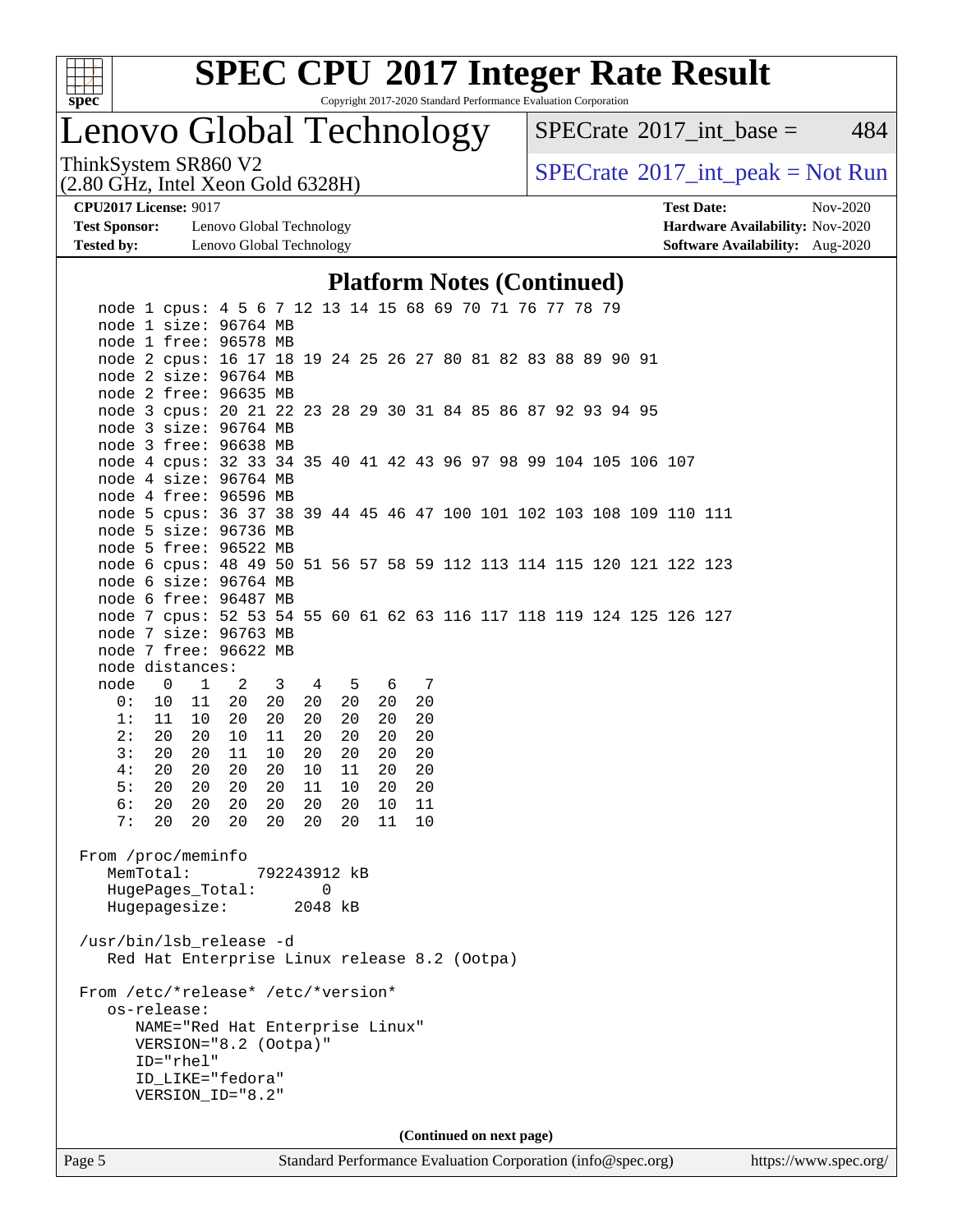

Copyright 2017-2020 Standard Performance Evaluation Corporation

Lenovo Global Technology

[SPECrate](http://www.spec.org/auto/cpu2017/Docs/result-fields.html#SPECrate2017intbase)<sup>®</sup>2017 int base = 484

(2.80 GHz, Intel Xeon Gold 6328H)

ThinkSystem SR860 V2<br>  $\begin{array}{c} \text{SPECTI}_{\text{S}} \text{SFR} = \text{Not Run} \\ \text{SPECTI}_{\text{S}} \text{SFR} = \text{Not Run} \end{array}$ 

**[Test Sponsor:](http://www.spec.org/auto/cpu2017/Docs/result-fields.html#TestSponsor)** Lenovo Global Technology **[Hardware Availability:](http://www.spec.org/auto/cpu2017/Docs/result-fields.html#HardwareAvailability)** Nov-2020 **[Tested by:](http://www.spec.org/auto/cpu2017/Docs/result-fields.html#Testedby)** Lenovo Global Technology **[Software Availability:](http://www.spec.org/auto/cpu2017/Docs/result-fields.html#SoftwareAvailability)** Aug-2020

**[CPU2017 License:](http://www.spec.org/auto/cpu2017/Docs/result-fields.html#CPU2017License)** 9017 **[Test Date:](http://www.spec.org/auto/cpu2017/Docs/result-fields.html#TestDate)** Nov-2020

#### **[Platform Notes \(Continued\)](http://www.spec.org/auto/cpu2017/Docs/result-fields.html#PlatformNotes)**

 PLATFORM\_ID="platform:el8" PRETTY\_NAME="Red Hat Enterprise Linux 8.2 (Ootpa)" ANSI\_COLOR="0;31" redhat-release: Red Hat Enterprise Linux release 8.2 (Ootpa) system-release: Red Hat Enterprise Linux release 8.2 (Ootpa) system-release-cpe: cpe:/o:redhat:enterprise\_linux:8.2:ga uname -a: Linux localhost.localdomain 4.18.0-193.el8.x86\_64 #1 SMP Fri Mar 27 14:35:58 UTC 2020 x86\_64 x86\_64 x86\_64 GNU/Linux Kernel self-reported vulnerability status: itlb\_multihit: Not affected CVE-2018-3620 (L1 Terminal Fault): Not affected Microarchitectural Data Sampling: Not affected CVE-2017-5754 (Meltdown): Not affected CVE-2018-3639 (Speculative Store Bypass): Mitigation: Speculative Store Bypass disabled via prctl and seccomp CVE-2017-5753 (Spectre variant 1): Mitigation: usercopy/swapgs barriers and \_\_user pointer sanitization CVE-2017-5715 (Spectre variant 2): Mitigation: Enhanced IBRS, IBPB: conditional, RSB filling tsx\_async\_abort: Not affected run-level 3 Nov 29 09:11 SPEC is set to: /home/cpu2017-1.1.0-ic19.1u2 Filesystem Type Size Used Avail Use% Mounted on /dev/sda3 xfs 892G 36G 856G 5% / From /sys/devices/virtual/dmi/id BIOS: Lenovo M5E107H-1.00 10/18/2020 Vendor: Lenovo Product: ThinkSystem SR860 V2 Product Family: ThinkSystem Serial: none Additional information from dmidecode follows. WARNING: Use caution when you interpret this section. The 'dmidecode' program reads system data which is "intended to allow hardware to be accurately determined", but the intent may not be met, as there are frequent changes to hardware, firmware, and the "DMTF SMBIOS" standard. Memory: 48x SK Hynix HMA82GR7CJR8N-XN 16 GB 2 rank 3200 (End of data from sysinfo program) Memory on this system run at 2933 MHz due to CPU limitation.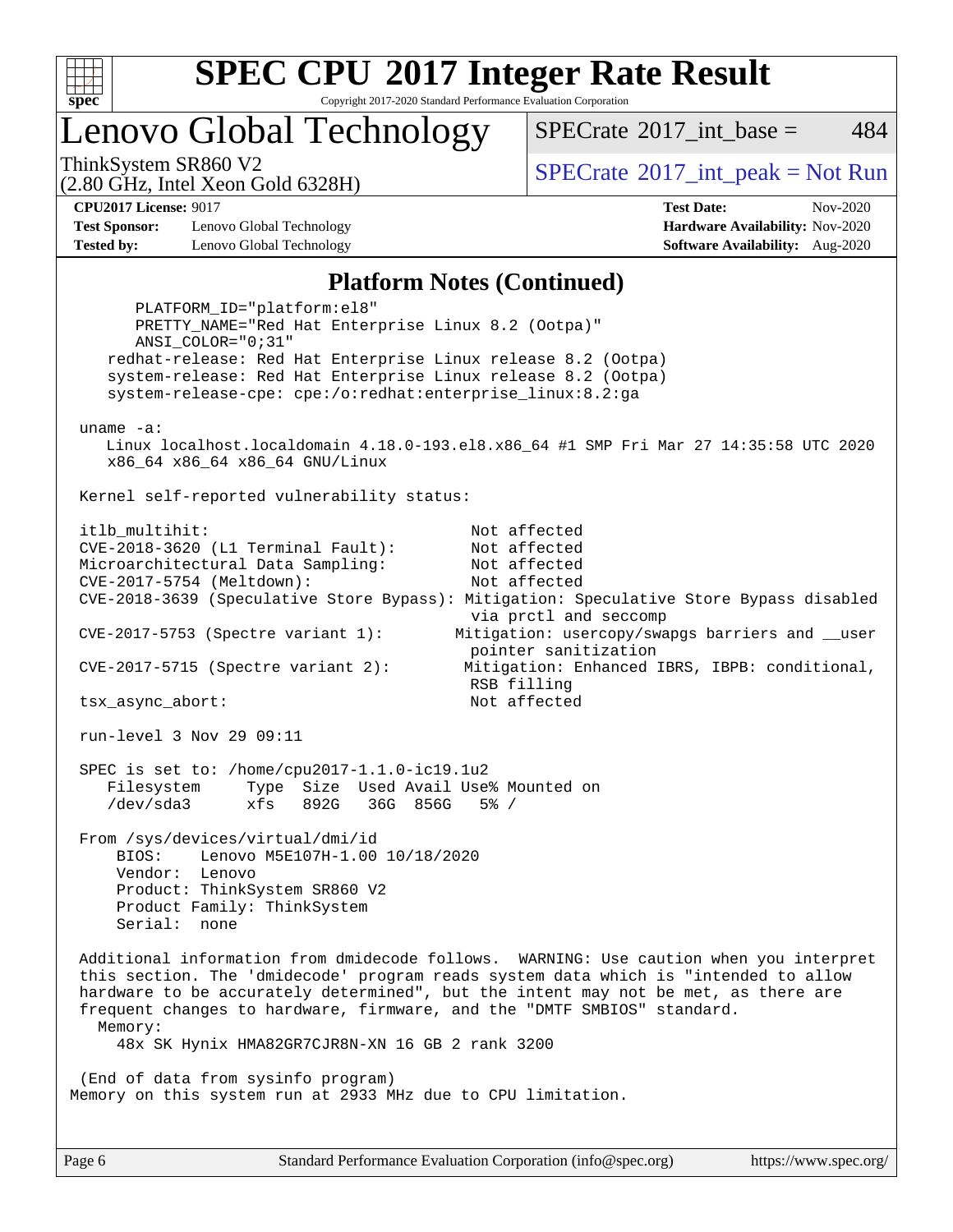

### **[SPEC CPU](http://www.spec.org/auto/cpu2017/Docs/result-fields.html#SPECCPU2017IntegerRateResult)[2017 Integer Rate Result](http://www.spec.org/auto/cpu2017/Docs/result-fields.html#SPECCPU2017IntegerRateResult)** Copyright 2017-2020 Standard Performance Evaluation Corporation

### Lenovo Global Technology

 $SPECTate$ <sup>®</sup>[2017\\_int\\_base =](http://www.spec.org/auto/cpu2017/Docs/result-fields.html#SPECrate2017intbase) 484

(2.80 GHz, Intel Xeon Gold 6328H)

ThinkSystem SR860 V2<br>  $\begin{array}{c}\n\text{SPECrate} \textcirc 2017\_int\_peak = Not Run \\
\text{SPECrate} \textcirc 2017\_int\_peak = Not Run\n\end{array}$  $\begin{array}{c}\n\text{SPECrate} \textcirc 2017\_int\_peak = Not Run \\
\text{SPECrate} \textcirc 2017\_int\_peak = Not Run\n\end{array}$  $\begin{array}{c}\n\text{SPECrate} \textcirc 2017\_int\_peak = Not Run \\
\text{SPECrate} \textcirc 2017\_int\_peak = Not Run\n\end{array}$ 

**[Test Sponsor:](http://www.spec.org/auto/cpu2017/Docs/result-fields.html#TestSponsor)** Lenovo Global Technology **[Hardware Availability:](http://www.spec.org/auto/cpu2017/Docs/result-fields.html#HardwareAvailability)** Nov-2020 **[Tested by:](http://www.spec.org/auto/cpu2017/Docs/result-fields.html#Testedby)** Lenovo Global Technology **[Software Availability:](http://www.spec.org/auto/cpu2017/Docs/result-fields.html#SoftwareAvailability)** Aug-2020

**[CPU2017 License:](http://www.spec.org/auto/cpu2017/Docs/result-fields.html#CPU2017License)** 9017 **[Test Date:](http://www.spec.org/auto/cpu2017/Docs/result-fields.html#TestDate)** Nov-2020

### **[Compiler Version Notes](http://www.spec.org/auto/cpu2017/Docs/result-fields.html#CompilerVersionNotes)**

| 500.perlbench_r(base) 502.gcc_r(base) 505.mcf_r(base)<br>C<br>$525.x264_r(base) 557.xz_r(base)$                                                                                          |
|------------------------------------------------------------------------------------------------------------------------------------------------------------------------------------------|
| Intel(R) C Compiler for applications running on Intel(R) $64$ , Version<br>19.1.2.275 Build 20200604<br>Copyright (C) 1985-2020 Intel Corporation. All rights reserved.                  |
| 520.omnetpp $r(base)$ 523.xalancbmk $r(base)$ 531.deepsjeng $r(base)$<br>$C++$<br>$541.$ leela $r(base)$                                                                                 |
| Intel(R) $C++$ Compiler for applications running on Intel(R) 64, Version<br>19.1.2.275 Build 20200604<br>Copyright (C) 1985-2020 Intel Corporation. All rights reserved.                 |
| Fortran   548.exchange2 $r(base)$                                                                                                                                                        |
| $Intel(R)$ Fortran Intel(R) 64 Compiler for applications running on Intel(R)<br>64, Version 19.1.2.275 Build 20200623<br>Copyright (C) 1985-2020 Intel Corporation. All rights reserved. |

### **[Base Compiler Invocation](http://www.spec.org/auto/cpu2017/Docs/result-fields.html#BaseCompilerInvocation)**

[C benchmarks](http://www.spec.org/auto/cpu2017/Docs/result-fields.html#Cbenchmarks): [icc](http://www.spec.org/cpu2017/results/res2020q4/cpu2017-20201207-24543.flags.html#user_CCbase_intel_icc_66fc1ee009f7361af1fbd72ca7dcefbb700085f36577c54f309893dd4ec40d12360134090235512931783d35fd58c0460139e722d5067c5574d8eaf2b3e37e92)

| $C_{++}$ benchmarks: |  |
|----------------------|--|
| icpc                 |  |

[Fortran benchmarks](http://www.spec.org/auto/cpu2017/Docs/result-fields.html#Fortranbenchmarks): [ifort](http://www.spec.org/cpu2017/results/res2020q4/cpu2017-20201207-24543.flags.html#user_FCbase_intel_ifort_8111460550e3ca792625aed983ce982f94888b8b503583aa7ba2b8303487b4d8a21a13e7191a45c5fd58ff318f48f9492884d4413fa793fd88dd292cad7027ca)

### **[Base Portability Flags](http://www.spec.org/auto/cpu2017/Docs/result-fields.html#BasePortabilityFlags)**

 500.perlbench\_r: [-DSPEC\\_LP64](http://www.spec.org/cpu2017/results/res2020q4/cpu2017-20201207-24543.flags.html#b500.perlbench_r_basePORTABILITY_DSPEC_LP64) [-DSPEC\\_LINUX\\_X64](http://www.spec.org/cpu2017/results/res2020q4/cpu2017-20201207-24543.flags.html#b500.perlbench_r_baseCPORTABILITY_DSPEC_LINUX_X64) 502.gcc\_r: [-DSPEC\\_LP64](http://www.spec.org/cpu2017/results/res2020q4/cpu2017-20201207-24543.flags.html#suite_basePORTABILITY502_gcc_r_DSPEC_LP64) 505.mcf\_r: [-DSPEC\\_LP64](http://www.spec.org/cpu2017/results/res2020q4/cpu2017-20201207-24543.flags.html#suite_basePORTABILITY505_mcf_r_DSPEC_LP64) 520.omnetpp\_r: [-DSPEC\\_LP64](http://www.spec.org/cpu2017/results/res2020q4/cpu2017-20201207-24543.flags.html#suite_basePORTABILITY520_omnetpp_r_DSPEC_LP64)

**(Continued on next page)**

Page 7 Standard Performance Evaluation Corporation [\(info@spec.org\)](mailto:info@spec.org) <https://www.spec.org/>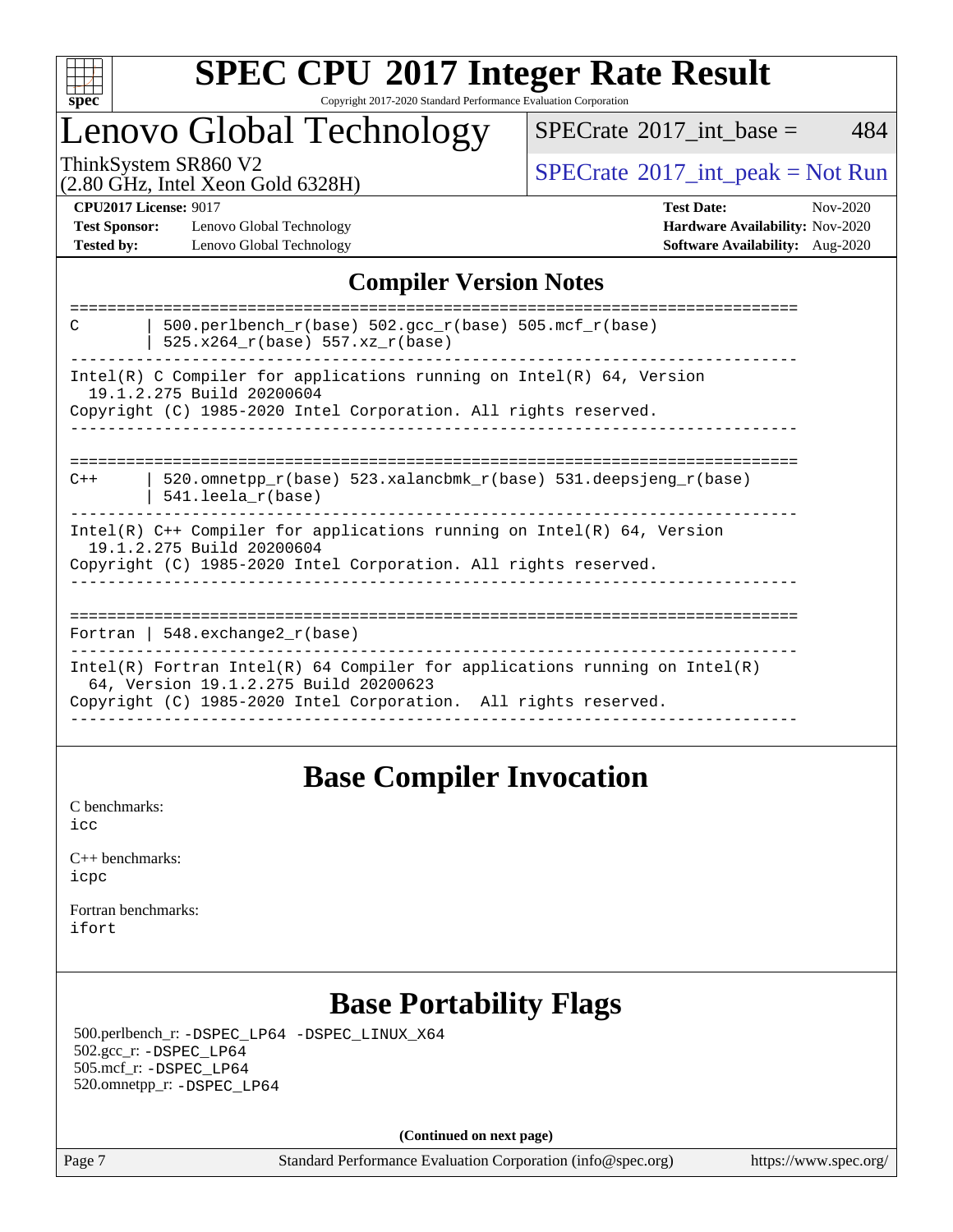

#### **[SPEC CPU](http://www.spec.org/auto/cpu2017/Docs/result-fields.html#SPECCPU2017IntegerRateResult)[2017 Integer Rate Result](http://www.spec.org/auto/cpu2017/Docs/result-fields.html#SPECCPU2017IntegerRateResult)** Copyright 2017-2020 Standard Performance Evaluation Corporation

Lenovo Global Technology

 $SPECTate$ <sup>®</sup>[2017\\_int\\_base =](http://www.spec.org/auto/cpu2017/Docs/result-fields.html#SPECrate2017intbase) 484

(2.80 GHz, Intel Xeon Gold 6328H)

ThinkSystem SR860 V2<br>  $\begin{array}{c} \text{SPECTI}_{\text{S}} \text{SFR} = \text{Not Run} \\ \text{SPECTI}_{\text{S}} \text{SFR} = \text{Not Run} \end{array}$ 

**[Test Sponsor:](http://www.spec.org/auto/cpu2017/Docs/result-fields.html#TestSponsor)** Lenovo Global Technology **[Hardware Availability:](http://www.spec.org/auto/cpu2017/Docs/result-fields.html#HardwareAvailability)** Nov-2020 **[Tested by:](http://www.spec.org/auto/cpu2017/Docs/result-fields.html#Testedby)** Lenovo Global Technology **[Software Availability:](http://www.spec.org/auto/cpu2017/Docs/result-fields.html#SoftwareAvailability)** Aug-2020

**[CPU2017 License:](http://www.spec.org/auto/cpu2017/Docs/result-fields.html#CPU2017License)** 9017 **[Test Date:](http://www.spec.org/auto/cpu2017/Docs/result-fields.html#TestDate)** Nov-2020

### **[Base Portability Flags \(Continued\)](http://www.spec.org/auto/cpu2017/Docs/result-fields.html#BasePortabilityFlags)**

 523.xalancbmk\_r: [-DSPEC\\_LP64](http://www.spec.org/cpu2017/results/res2020q4/cpu2017-20201207-24543.flags.html#suite_basePORTABILITY523_xalancbmk_r_DSPEC_LP64) [-DSPEC\\_LINUX](http://www.spec.org/cpu2017/results/res2020q4/cpu2017-20201207-24543.flags.html#b523.xalancbmk_r_baseCXXPORTABILITY_DSPEC_LINUX) 525.x264\_r: [-DSPEC\\_LP64](http://www.spec.org/cpu2017/results/res2020q4/cpu2017-20201207-24543.flags.html#suite_basePORTABILITY525_x264_r_DSPEC_LP64) 531.deepsjeng\_r: [-DSPEC\\_LP64](http://www.spec.org/cpu2017/results/res2020q4/cpu2017-20201207-24543.flags.html#suite_basePORTABILITY531_deepsjeng_r_DSPEC_LP64) 541.leela\_r: [-DSPEC\\_LP64](http://www.spec.org/cpu2017/results/res2020q4/cpu2017-20201207-24543.flags.html#suite_basePORTABILITY541_leela_r_DSPEC_LP64) 548.exchange2\_r: [-DSPEC\\_LP64](http://www.spec.org/cpu2017/results/res2020q4/cpu2017-20201207-24543.flags.html#suite_basePORTABILITY548_exchange2_r_DSPEC_LP64) 557.xz\_r: [-DSPEC\\_LP64](http://www.spec.org/cpu2017/results/res2020q4/cpu2017-20201207-24543.flags.html#suite_basePORTABILITY557_xz_r_DSPEC_LP64)

**[Base Optimization Flags](http://www.spec.org/auto/cpu2017/Docs/result-fields.html#BaseOptimizationFlags)**

#### [C benchmarks](http://www.spec.org/auto/cpu2017/Docs/result-fields.html#Cbenchmarks):

```
-m64 -qnextgen -std=c11
-Wl,-plugin-opt=-x86-branches-within-32B-boundaries -Wl,-z,muldefs
-xCORE-AVX512 -O3 -ffast-math -flto -mfpmath=sse -funroll-loops
-qopt-mem-layout-trans=4
-L/usr/local/IntelCompiler19/compilers_and_libraries_2020.3.275/linux/compiler/lib/intel64_lin
-lqkmalloc
```
#### [C++ benchmarks](http://www.spec.org/auto/cpu2017/Docs/result-fields.html#CXXbenchmarks):

[-m64](http://www.spec.org/cpu2017/results/res2020q4/cpu2017-20201207-24543.flags.html#user_CXXbase_m64-icc) [-qnextgen](http://www.spec.org/cpu2017/results/res2020q4/cpu2017-20201207-24543.flags.html#user_CXXbase_f-qnextgen) [-Wl,-plugin-opt=-x86-branches-within-32B-boundaries](http://www.spec.org/cpu2017/results/res2020q4/cpu2017-20201207-24543.flags.html#user_CXXbase_f-x86-branches-within-32B-boundaries_0098b4e4317ae60947b7b728078a624952a08ac37a3c797dfb4ffeb399e0c61a9dd0f2f44ce917e9361fb9076ccb15e7824594512dd315205382d84209e912f3) [-Wl,-z,muldefs](http://www.spec.org/cpu2017/results/res2020q4/cpu2017-20201207-24543.flags.html#user_CXXbase_link_force_multiple1_b4cbdb97b34bdee9ceefcfe54f4c8ea74255f0b02a4b23e853cdb0e18eb4525ac79b5a88067c842dd0ee6996c24547a27a4b99331201badda8798ef8a743f577) [-xCORE-AVX512](http://www.spec.org/cpu2017/results/res2020q4/cpu2017-20201207-24543.flags.html#user_CXXbase_f-xCORE-AVX512) [-O3](http://www.spec.org/cpu2017/results/res2020q4/cpu2017-20201207-24543.flags.html#user_CXXbase_f-O3) [-ffast-math](http://www.spec.org/cpu2017/results/res2020q4/cpu2017-20201207-24543.flags.html#user_CXXbase_f-ffast-math) [-flto](http://www.spec.org/cpu2017/results/res2020q4/cpu2017-20201207-24543.flags.html#user_CXXbase_f-flto) [-mfpmath=sse](http://www.spec.org/cpu2017/results/res2020q4/cpu2017-20201207-24543.flags.html#user_CXXbase_f-mfpmath_70eb8fac26bde974f8ab713bc9086c5621c0b8d2f6c86f38af0bd7062540daf19db5f3a066d8c6684be05d84c9b6322eb3b5be6619d967835195b93d6c02afa1) [-funroll-loops](http://www.spec.org/cpu2017/results/res2020q4/cpu2017-20201207-24543.flags.html#user_CXXbase_f-funroll-loops) [-qopt-mem-layout-trans=4](http://www.spec.org/cpu2017/results/res2020q4/cpu2017-20201207-24543.flags.html#user_CXXbase_f-qopt-mem-layout-trans_fa39e755916c150a61361b7846f310bcdf6f04e385ef281cadf3647acec3f0ae266d1a1d22d972a7087a248fd4e6ca390a3634700869573d231a252c784941a8) [-L/usr/local/IntelCompiler19/compilers\\_and\\_libraries\\_2020.3.275/linux/compiler/lib/intel64\\_lin](http://www.spec.org/cpu2017/results/res2020q4/cpu2017-20201207-24543.flags.html#user_CXXbase_linkpath_6eb3b1b8be403820338b5b82e7a1c217a861a8962ac718a6253be1483b50620487664a39a847caf560d84a6b8bab7cca33d9f414525a12ede1e9473db34a3d08) [-lqkmalloc](http://www.spec.org/cpu2017/results/res2020q4/cpu2017-20201207-24543.flags.html#user_CXXbase_qkmalloc_link_lib_79a818439969f771c6bc311cfd333c00fc099dad35c030f5aab9dda831713d2015205805422f83de8875488a2991c0a156aaa600e1f9138f8fc37004abc96dc5)

#### [Fortran benchmarks:](http://www.spec.org/auto/cpu2017/Docs/result-fields.html#Fortranbenchmarks)

```
-m64 -Wl,-plugin-opt=-x86-branches-within-32B-boundaries -Wl,-z,muldefs
-xCORE-AVX512 -O3 -ipo -no-prec-div -qopt-mem-layout-trans=4
-nostandard-realloc-lhs -align array32byte -auto
-mbranches-within-32B-boundaries
-L/usr/local/IntelCompiler19/compilers_and_libraries_2020.3.275/linux/compiler/lib/intel64_lin
-lqkmalloc
```
[The flags files that were used to format this result can be browsed at](tmsearch) [http://www.spec.org/cpu2017/flags/Intel-ic19.1u1-official-linux64\\_revA.html](http://www.spec.org/cpu2017/flags/Intel-ic19.1u1-official-linux64_revA.html) <http://www.spec.org/cpu2017/flags/Lenovo-Platform-SPECcpu2017-Flags-V1.2-Cooperlake-A.html>

[You can also download the XML flags sources by saving the following links:](tmsearch) [http://www.spec.org/cpu2017/flags/Intel-ic19.1u1-official-linux64\\_revA.xml](http://www.spec.org/cpu2017/flags/Intel-ic19.1u1-official-linux64_revA.xml) <http://www.spec.org/cpu2017/flags/Lenovo-Platform-SPECcpu2017-Flags-V1.2-Cooperlake-A.xml>